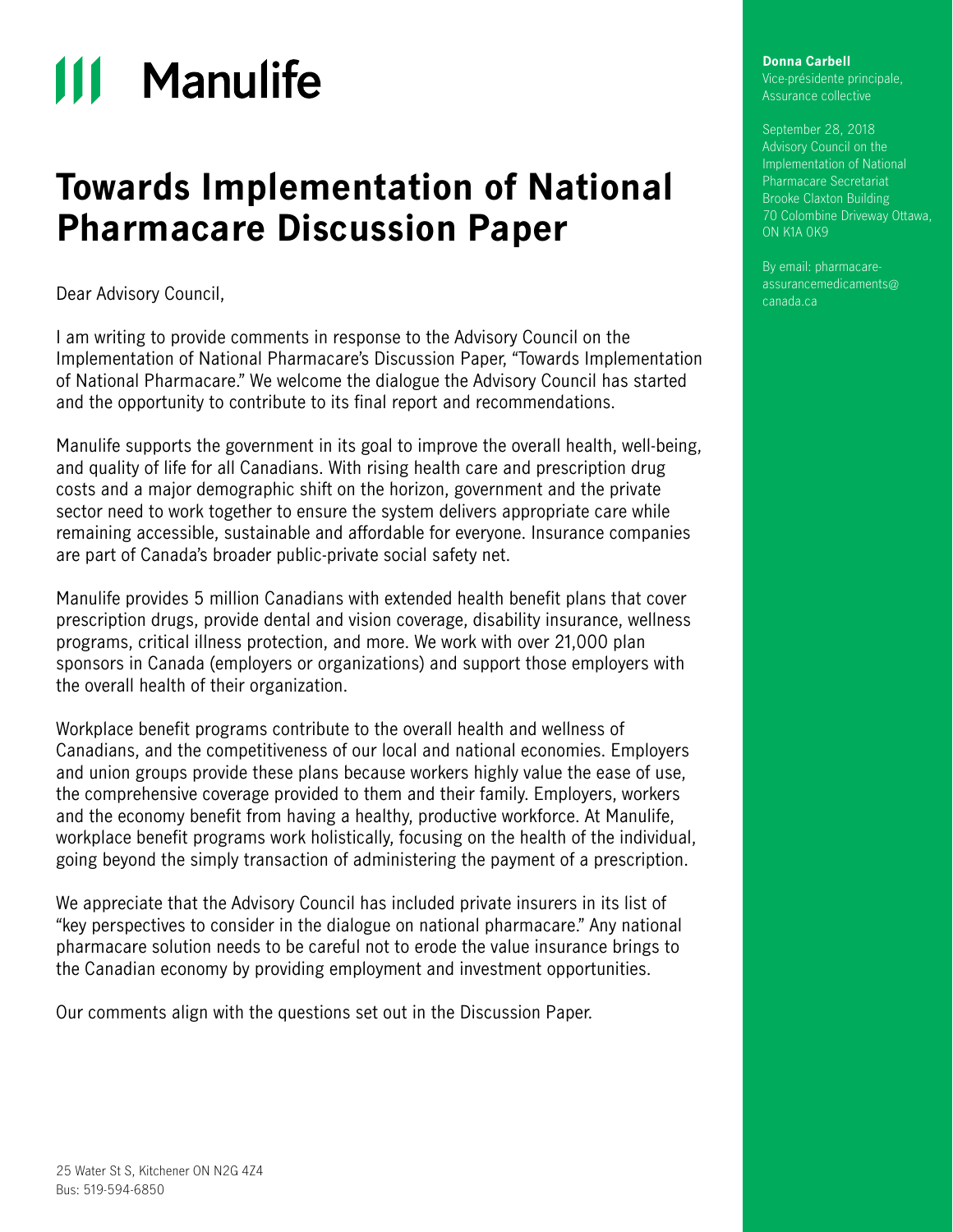### **Who should be covered under national pharmacare?**

Manulife agrees with the Advisory Council's statement that "Canada's patchwork of drug coverage leaves

too many behind." We support the improvement of access to medicines for all Canadians. It is important that any solution recognize that the vast majority of Canadians have access to medicines through workplace benefit plans.

The number of Canadians with workplace benefits has increased over the past 10 years from 71% to 79%.1 Workplace benefits cover much more than prescription medicine and the 25 million Canadians with benefits place high value on their benefits plans.<sup>2</sup>

Today, an estimated 10 per cent of Canadians do not have drug coverage or have coverage that is inadequate to meet their needs.<sup>3</sup> Individuals who are self-employed, employed part time or have low paying or precarious work are more at risk.

The ultimate goal from a policy perspective must be to ensure that Canadians have access to the prescription medicine they need, without undue financial hardship. Canadians need a solution that is affordable and sustainable.

We believe that every Canadian should have a drug plan with coverage that equals or exceeds agreed upon standards. We note that almost all workplace drug plans and many of those who access public plans have coverage that would exceed any national standard that would be established.

#### **How should national pharmacare be delivered?**

Manulife believes the following actions should be taken to extend public drug coverage:

- Expand existing public plans or create new public plans to provide coverage to Canadians who do currently not have access to a workplace drug plan or a publicly administered plan;
- Consider consolidating/rationalizing existing and overlapping public programs to save cost and reduce complexity. The number of public programs in some provinces make it difficult for patients to navigate the system.
- Add clarity around drugs administered in hospitals, ensuring consistency in patient experience.
- Examine whether there needs to be an adjustment of the Canada Health Transfer to help cover the cost of extending public drug coverage.

In addition, Manulife believes the following actions should be taken to increase coverage under private workplace plans:

- Further incentivize employers to offer workplace benefit plans that include drug coverage; and
- Establish a base level of coverage that all private and public drug plans must provide (a possible base level of coverage is described below).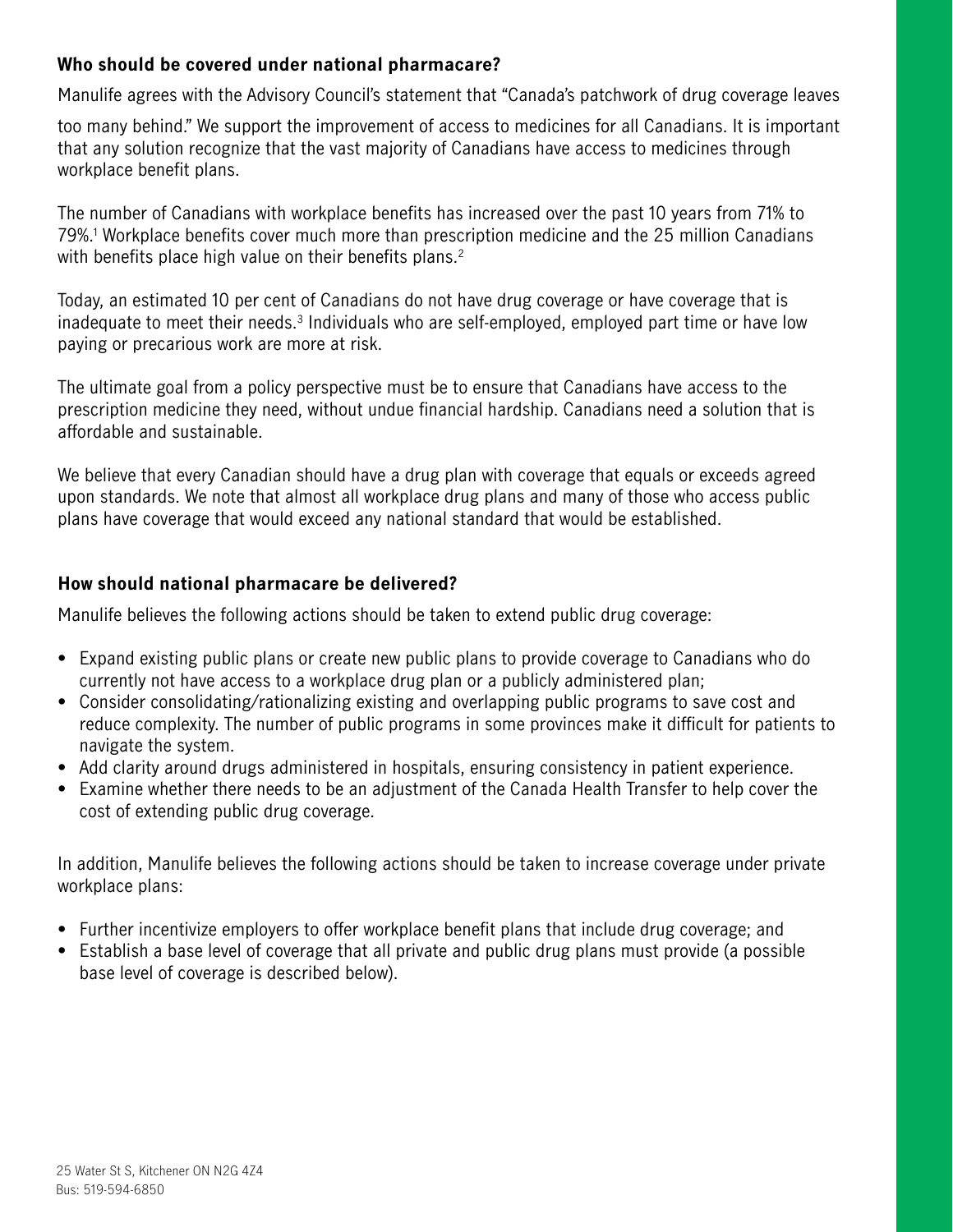#### **Which drugs should be covered as part of a national pharmacare plan? How much variability across different drug plans or jurisdictions should there be in the list of drugs covered by national pharmacare?**

Manulife believes Governments should work to establish a base level of coverage that all public and private plans would be required to meet or exceed. This could include:

- Coverage to an agreed upon list of drugs (standard national formulary);
- The standard national formulary should not be so limited that the risk shifts to increased absenteeism or disability from the workplace;
- Restrictions on the amount that consumers pay out of pocket for these 'listed drugs' (the standard formulary); and
- Coverage for an agreed upon list of high-cost drugs (catastrophic coverage) with the cost of these drugs to be pooled across all public and private plans through some form of new national risk sharing model.

#### **Should patients pay a portion of the cost of prescription drugs at the pharmacy (e.g., copayments or deductibles)? Should employers, which currently play a significant role in funding drug coverage for their employees, continue to do so (either through contributions to a private plan or through a public plan)?**

Manulife is supportive of the Advisory Council's statement that, "Canada's spending on prescription drugs is unsustainable." We believe costs could be reduced by:

- Continuing and encouraging the ongoing collaboration between public and private drug plan providers toward joint drug purchasing and joint drug efficacy reviews;
- Looking at other opportunities and tools to reduce costs such as capping pharmacy mark-ups.

Private insurers are working to combat high drug prices on behalf of Canadian employers and are using controls to manage costs for everyone. Drugs that deliver high health outcomes need to be affordable and accessible to all patients who need them. Manulife has a role in helping to manage these costs on behalf of our plan sponsors and plan members. We all want better outcomes and better value through evidence-informed decision-making.

Manulife believes that the implementation of a single payor national pharmacare plan would be an extremely challenging endeavor. Instead, we believe that government could achieve the overarching goal of universal coverage by improving the current system. There are measures that can be implemented to significantly reduce costs. Enhancements to the existing system may not require significant additional spending. Building on the current system reduces the risk of inadvertently negatively impacting the health of many Canadians.

In addition, we believe that the Federal Government could consider providing additional financial support for provinces and employers who pay the bulk of the cost of drugs in Canada.